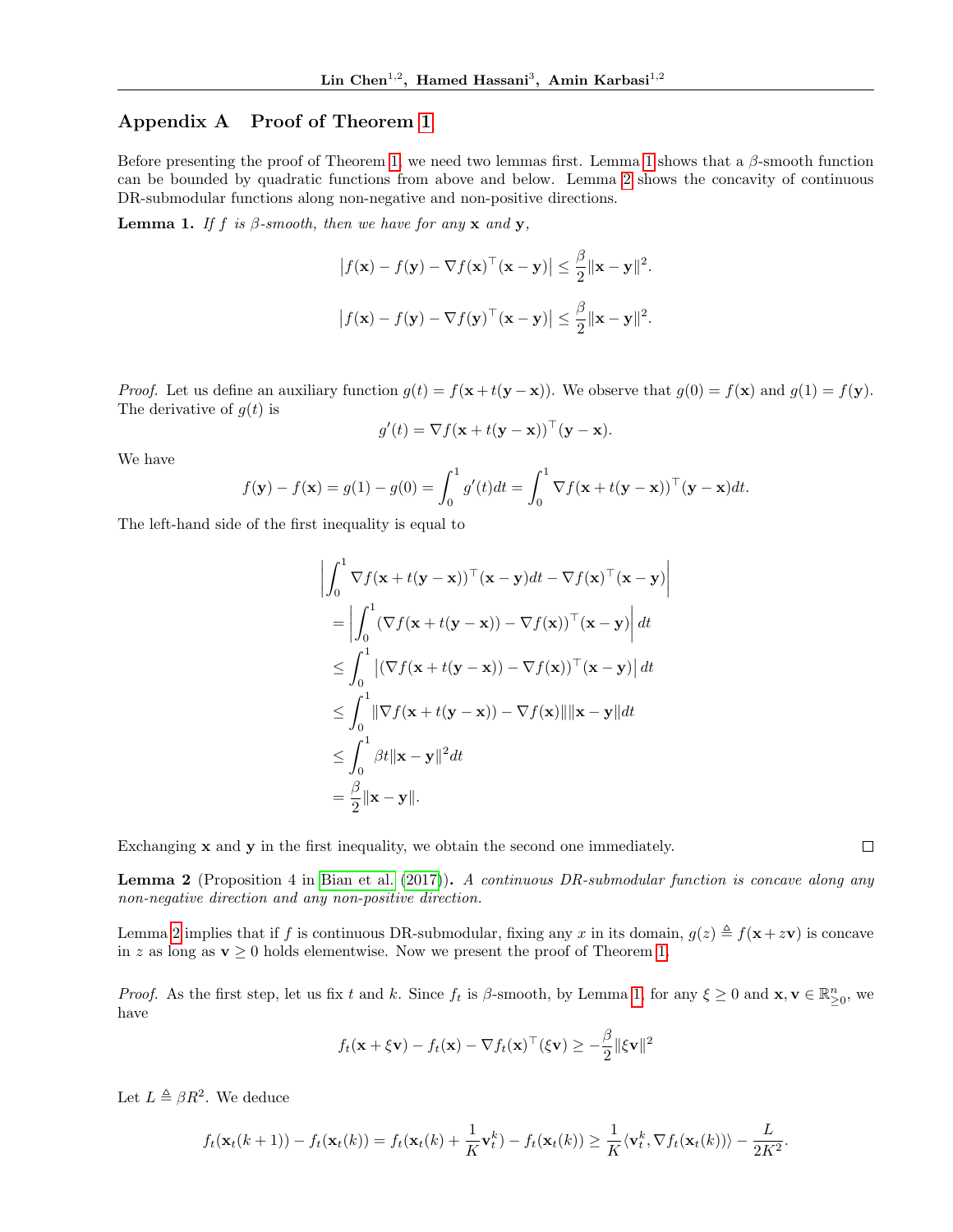We sum the above equation over  $t$  and obtain

$$
\sum_{t=1}^T f_t(\mathbf{x}_t(k+1)) - f_t(\mathbf{x}_t(k)) \geq \sum_{t=1}^T \frac{1}{K} \langle \mathbf{v}_t^k, \nabla f_t(\mathbf{x}_t(k)) \rangle - \frac{LT}{2K^2}.
$$

The RFTL algorithm instance  $\mathcal{E}^k$  finds  $\{ \mathbf{v}_t^k : 1 \le t \le T \}$  such that

$$
\sum_{t=1}^T \langle \mathbf{v}^{k*}, \nabla f_t(\mathbf{x}_t(k)) \rangle - \sum_{t=1}^T \langle \mathbf{v}_t^k, \nabla f_t(\mathbf{x}_t(k)) \rangle \leq r^k \leq 2DG\sqrt{T},
$$

where

$$
\mathbf{v}^{k*} = \arg \max_{\mathbf{v} \in \mathcal{P}} \sum_{t=1}^{T} \langle \mathbf{v}, \nabla f_t(\mathbf{x}_t(k)) \rangle
$$

and  $r^k$  is the total regret that the RFTL instance suffers by the end of the Tth iteration. According to the regret and  $r^*$  is the total regret that the KF IL instance suffers by the bound of the RFTL, we know that  $r^k \leq 2DG\sqrt{T}$ . Therefore,

$$
\sum_{t=1}^T f_t(\mathbf{x}_t(k+1)) - f_t(\mathbf{x}_t(k)) \geq \frac{1}{K} \left( \sum_{t=1}^T \langle \mathbf{v}^{k*}, \nabla f_t(\mathbf{x}_t(k)) \rangle - r^k \right) - \frac{LT}{2K^2}.
$$

We define  $\mathbf{x}^* \triangleq \arg \max_{\mathbf{v} \in \mathcal{P}} \sum_{t=1}^T f_t(\mathbf{v})$  and  $\mathbf{w}_t^k = (\mathbf{x}^* - \mathbf{x}_t(k)) \vee 0$ . For every t, we have  $\mathbf{w}_t^k = (\mathbf{x}^* - \mathbf{x}_t(k)) \vee 0 \leq \mathbf{x}^*$ . It is obvious that  $\mathbf{w}_t^k \geq 0$ . Therefore we deduce that  $\mathbf{w}_t^k \in \mathcal{X}$ . Due to the concavity of  $f_t$  along any non-negative direction (see Lemma [2\)](#page-0-1), we have

$$
f_t(\mathbf{x}_t(k)+\mathbf{w}_t^k)-f_t(\mathbf{x}_t(k))\leq \langle \mathbf{w}_t^k, \nabla f_t(\mathbf{x}_t(k))\rangle.
$$

In light of the above equation, we obtain a lower bound for  $\sum_{t=1}^{T} \langle \mathbf{v}^{k*}, \nabla f_t(\mathbf{x}_t(k)) \rangle$ :

$$
\sum_{t=1}^{T} \langle \mathbf{v}^{k*}, \nabla f_t(\mathbf{x}_t(k)) \rangle \ge \sum_{t=1}^{T} \langle \mathbf{x}^*, \nabla f_t(\mathbf{x}_t(k)) \rangle
$$
  
\n
$$
\ge \sum_{t=1}^{T} \langle \mathbf{w}_t^k, \nabla f_t(\mathbf{x}_t(k)) \rangle
$$
  
\n
$$
\ge \sum_{t=1}^{T} (f_t(\mathbf{x}_t(k) + \mathbf{w}_t^k) - f_t(\mathbf{x}_t(k)))
$$
  
\n
$$
= \sum_{t=1}^{T} (f_t(\mathbf{x}^* \vee \mathbf{x}_t(k)) - f_t(\mathbf{x}_t(k)))
$$
  
\n
$$
\ge \sum_{t=1}^{T} (f_t(\mathbf{x}^*) - f_t(\mathbf{x}_t(k))).
$$

We use the fact that  $\nabla f_t(\mathbf{x}_t(k)) \geq 0$  and  $\mathbf{x}^* \geq \mathbf{w}_t^k$  entrywise in the inequality (a).

$$
\sum_{t=1}^T f_t(\mathbf{x}_t(k+1)) - f_t(\mathbf{x}_t(k)) \ge \frac{1}{K} \left( \sum_{t=1}^T (f_t(\mathbf{x}^*) - f_t(\mathbf{x}_t(k))) - r^k \right) - \frac{LT}{2K^2}.
$$

After rearrangement,

$$
\sum_{t=1}^{T} \left( f_t(\mathbf{x}_t(k+1)) - f_t(\mathbf{x}^*) \right) \geq (1 - \frac{1}{K}) \sum_{t=1}^{T} \left( f_t(\mathbf{x}_t(k)) - f_t(\mathbf{x}^*) \right) - \frac{1}{K} r^k - \frac{LT}{2K^2}.
$$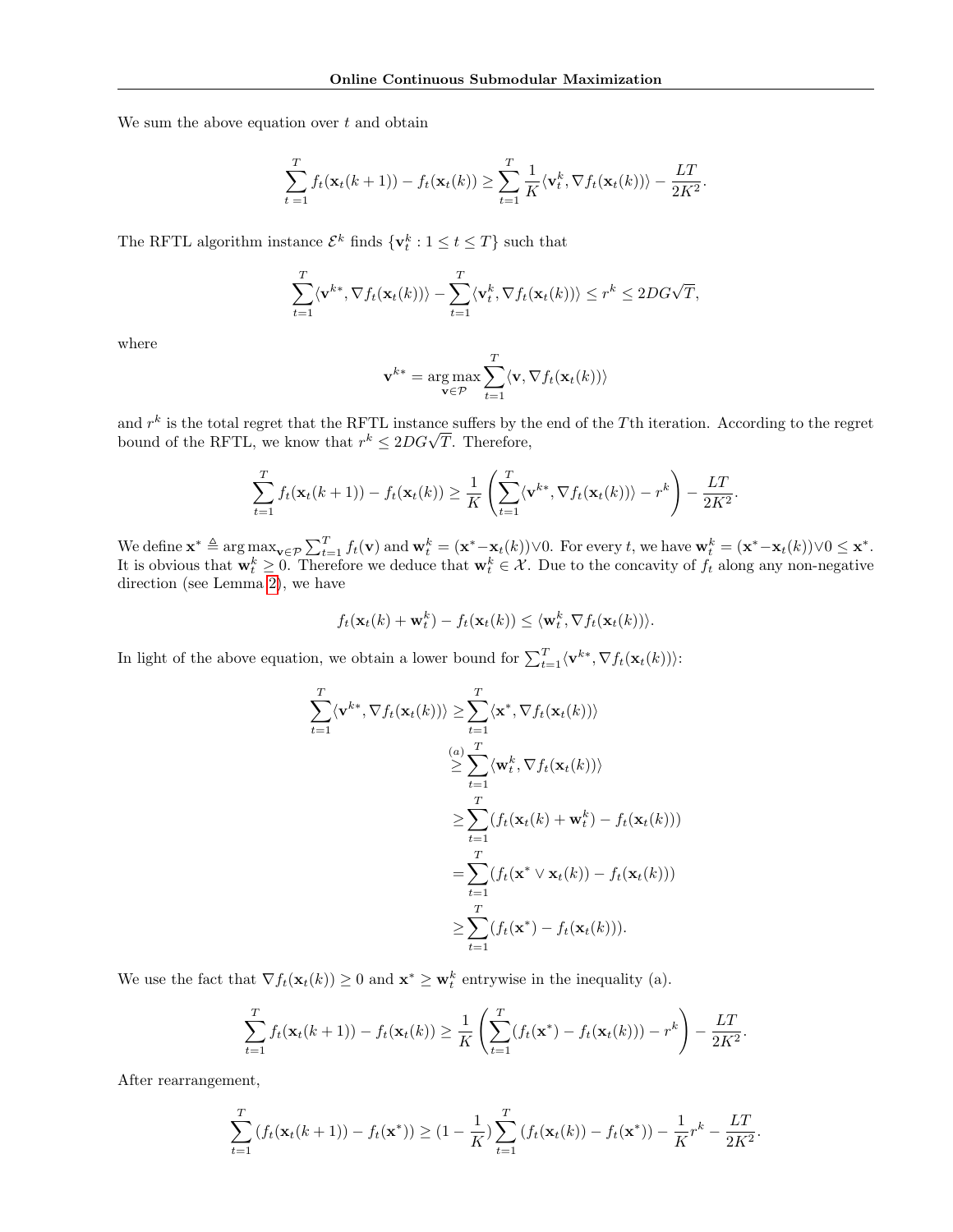Therefore,

$$
\sum_{t=1}^{T} (f_t(\mathbf{x}_t(K)) - f_t(\mathbf{x}^*)) \ge (1 - \frac{1}{K})^K \sum_{t=1}^{T} (f_t(\mathbf{x}_t(0)) - f_t(\mathbf{x}^*)) - \frac{1}{K} \sum_{k=0}^{K-1} r^k - \frac{LT}{2K}
$$

$$
= (1 - \frac{1}{K})^K \sum_{t=1}^{T} (f_t(0) - f_t(\mathbf{x}^*)) - \frac{1}{K} \sum_{k=0}^{K-1} r^k - \frac{LT}{2K}.
$$

Since  $(1 - \frac{1}{K})^K \le e^{-1}$ , we have

$$
\sum_{t=1}^{T} (f_t(\mathbf{x}^*) - f_t(\mathbf{x}_t(K))) \le (1 - \frac{1}{K})^K \sum_{t=1}^{T} (f_t(\mathbf{x}^*) - f_t(0)) + \frac{1}{K} \sum_{k=0}^{K-1} r^k + \frac{LT}{2K}
$$
  

$$
\le e^{-1} \sum_{t=1}^{T} (f_t(\mathbf{x}^*) - f_t(0)) + \frac{1}{K} \sum_{k=0}^{K-1} r^k + \frac{LT}{2K}.
$$

After rearrangement, we have

$$
\sum_{t=1}^{T} f_t(\mathbf{x}_t(K)) \ge (1 - 1/e) \sum_{t=1}^{T} f_t(\mathbf{x}^*) + e^{-1} \sum_{t=1}^{T} f_t(0) - \frac{1}{K} \sum_{k=0}^{K-1} r^k - \frac{LT}{2K^2}.
$$

Plugging in the definition of  $r^k$  gives

$$
\sum_{t=1}^{T} f_t(\mathbf{x}_t) = \sum_{t=1}^{T} f_t(\mathbf{x}_t(K)) \ge (1 - 1/e) \sum_{t=1}^{T} f_t(\mathbf{x}^*) + e^{-1} \sum_{t=1}^{T} f_t(0) - 2DG\sqrt{T} - \frac{LT}{2K}.
$$

Recall that  $\mathbf{x}_t(K)$  is exactly  $\mathbf{x}_t$ . Thus equivalently, we have

$$
(1-1/e)\sum_{t=1}^T f_t(\mathbf{x}^*) - \sum_{t=1}^T f_t(\mathbf{x}_t) \le -e^{-1}\sum_{t=1}^T f_t(0) + 2DG\sqrt{T} + \frac{\beta R^2 T}{2K}.
$$

## Appendix B Proof of Theorem [2](#page--1-2)

## B.1 Gradient Ascent Case

The theoretical guarantee of gradient ascent methods applied to concave functions relies on a pivotal property that characterizes concavity: if F is concave, then  $F(y) - F(x) \le \langle \nabla F(x), y - x \rangle$ . Fortunately, there is a similar property that holds for monotone weakly DR-submodular functions, which is presented in Lemma [3.](#page-2-0)

<span id="page-2-0"></span>**Lemma 3.** Let  $F: \mathcal{X} \to \mathbb{R}_+$  be a monotone and weakly DR-submodular function with parameter  $\gamma$ . For any two vector  $\mathbf{x}, \mathbf{y} \in \mathcal{X}$ , we have

$$
F(\mathbf{y}) - \left(1 + \frac{1}{\gamma^2}\right) F(\mathbf{x}) \leq \frac{1}{\gamma} \left\langle \nabla F(\mathbf{x}), \mathbf{y} - \mathbf{x} \right\rangle.
$$

The proof of Lemma [3](#page-2-0) can be found in the proof of Theorem 4.2 in [\(Hassani et al., 2017\)](#page--1-3). Now we can prove Theorem [2](#page--1-2) in the gradient ascent case.

*Proof.* Let  $\mathbf{x}^* = \arg \max_{\mathbf{x} \in \mathcal{P}} \sum_{t=1}^T f_t(\mathbf{x})$ . We define  $\nabla_t \triangleq \nabla f_t(\mathbf{x}_t)$ . By the definition of  $\mathbf{x}_{t+1}$  and properties of the projection operator for a convex set, we have

$$
\|\mathbf{x}_{t+1}-\mathbf{x}^*\|^2=\|\Pi_{\mathcal{P}}(\mathbf{x}_t+\eta_t\nabla_t)-\mathbf{x}^*\|^2\leq \|\mathbf{x}_t+\eta_t\nabla_t-\mathbf{x}^*\|^2\leq \|\mathbf{x}_t-\mathbf{x}^*\|^2+\eta_t^2\|\nabla_t\|^2-2\eta_t\nabla_t^\top(\mathbf{x}^*-\mathbf{x}_t).
$$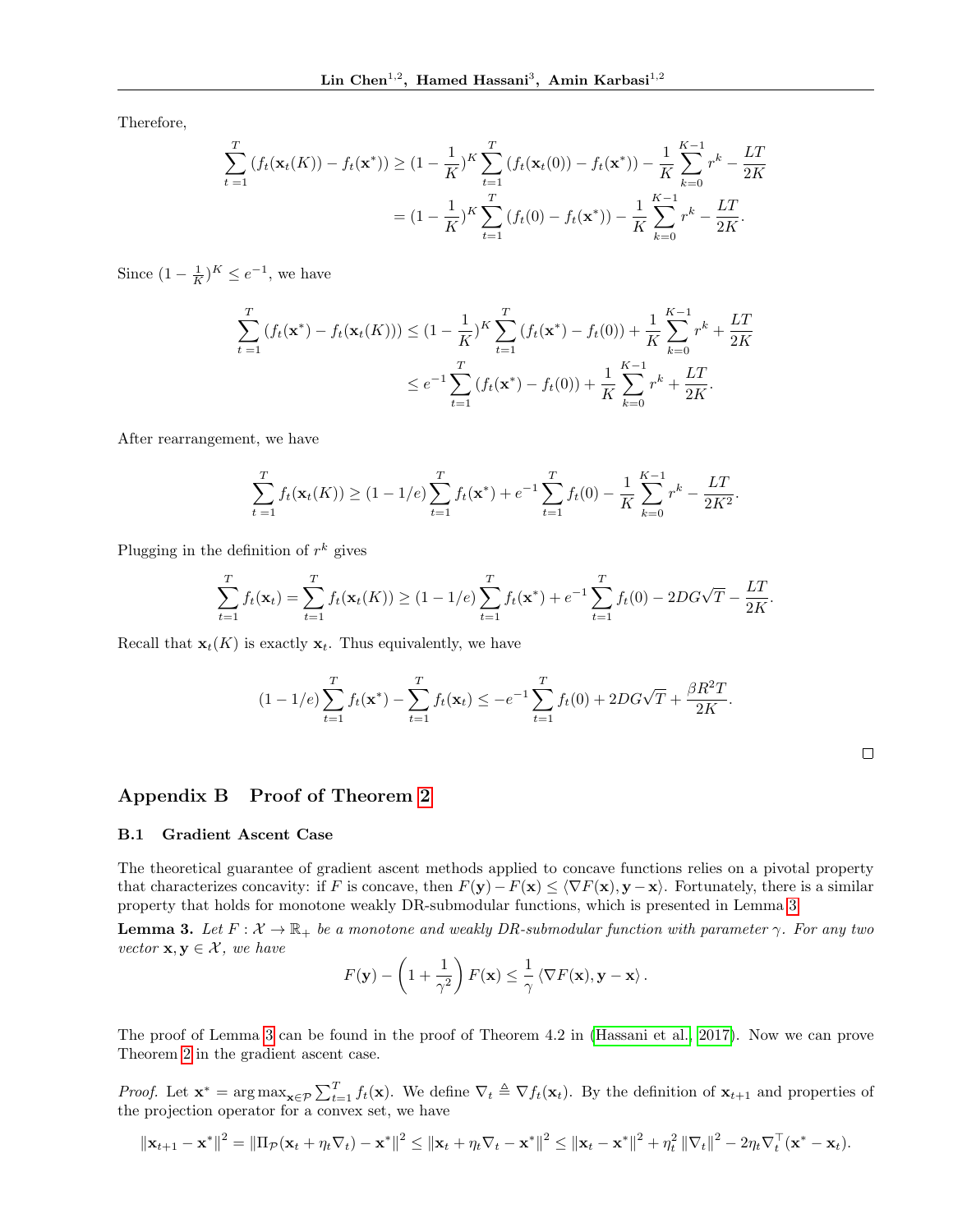Therefore we deduce

$$
\nabla_t^{\top} (\mathbf{x}^* - \mathbf{x}_t) \le \frac{\|\mathbf{x}_t - \mathbf{x}^*\|^2 - \|\mathbf{x}_{t+1} - \mathbf{x}^*\|^2 + \eta_t^2 \|\nabla_t\|^2}{2\eta_t}
$$
  

$$
\le \frac{\|\mathbf{x}_t - \mathbf{x}^*\|^2 - \|\mathbf{x}_{t+1} - \mathbf{x}^*\|^2}{2\eta_t} + \frac{\eta_t G^2}{2}
$$

By Lemma [3,](#page-2-0) we obtain that

$$
f_t(\mathbf{x}^*) - \left(1 + \frac{1}{\gamma^2}\right) f(\mathbf{x}_t) \leq \frac{1}{\gamma} \langle \nabla_t, \mathbf{x}^* - \mathbf{x}_t \rangle.
$$

If we define  $\frac{1}{\eta_0} \triangleq 0$ , it can be deduced that

$$
\sum_{t=1}^{T} \left[ f_t(\mathbf{x}^*) - \left( 1 + \frac{1}{\gamma^2} \right) f_t(\mathbf{x}_t) \right] \leq \frac{1}{\gamma} \sum_{t=1}^{T} \nabla_t^{\top} (\mathbf{x}^* - \mathbf{x}_t)
$$
\n
$$
\leq \frac{1}{\gamma} \left[ \frac{1}{2\eta_t} \sum_{t=1}^{T} \left( \|\mathbf{x}_t - \mathbf{x}^*\|^2 - \|\mathbf{x}_{t+1} - \mathbf{x}^*\|^2 \right) + \frac{G^2}{2} \sum_{t=1}^{T} \eta_t \right]
$$
\n
$$
\leq \frac{1}{\gamma} \left[ \frac{1}{2} \left( \sum_{t=1}^{T} \|\mathbf{x}_t - \mathbf{x}^*\|^2 \left( \frac{1}{\eta_t} - \frac{1}{\eta_{t-1}} \right) \right) + \frac{G^2}{2} \sum_{t=1}^{T} \eta_t \right]
$$
\n
$$
\leq \frac{1}{\gamma} \left[ \frac{D^2}{2\eta_T} + \frac{G^2}{2} \sum_{t=1}^{T} \eta_t \right]
$$
\n
$$
\leq \frac{3}{2\gamma} DG\sqrt{T}.
$$

After rearrangement, it is clear that

$$
\frac{\gamma^2}{\gamma^2+1}\sum_{t=1}^T f_t(\mathbf{x}^*) - \sum_{t=1}^T f_t(\mathbf{x}_t) \le \frac{3\gamma DG\sqrt{T}}{2(\gamma^2+1)}.
$$

 $\Box$ 

## B.2 Stochastic Gradient Ascent Case

Proof. The strategy for the stochastic gradient ascent case is similar to that of the gradient ascent case. Again, by the definition of  $\mathbf{x}_{t+1}$ , we have

$$
\|\mathbf{x}_{t+1} - \mathbf{x}^*\|^2 = \|\Pi_{\mathcal{P}}(\mathbf{x}_t + \eta_t \mathbf{g}_t) - \mathbf{x}^*\|^2 \le \|\mathbf{x}_t + \eta_t \mathbf{g}_t - \mathbf{x}^*\|^2 \le \|\mathbf{x}_t - \mathbf{x}^*\|^2 + \eta_t^2 \|\mathbf{g}_t\|^2 - 2\eta_t \mathbf{g}_t^\top(\mathbf{x}^* - \mathbf{x}_t)
$$

Therefore we deduce

$$
\mathbf{g}_t^\top(\mathbf{x}^*-\mathbf{x}_t)\leq \frac{\|\mathbf{x}_t-\mathbf{x}^*\|^2-\|\mathbf{x}_{t+1}-\mathbf{x}^*\|^2+\eta_t^2\left\|\mathbf{g}_t\right\|^2}{2\eta_t}\leq \frac{\|\mathbf{x}_t-\mathbf{x}^*\|^2-\|\mathbf{x}_{t+1}-\mathbf{x}^*\|^2}{2\eta_t}+\frac{\eta_tG^2}{2}
$$